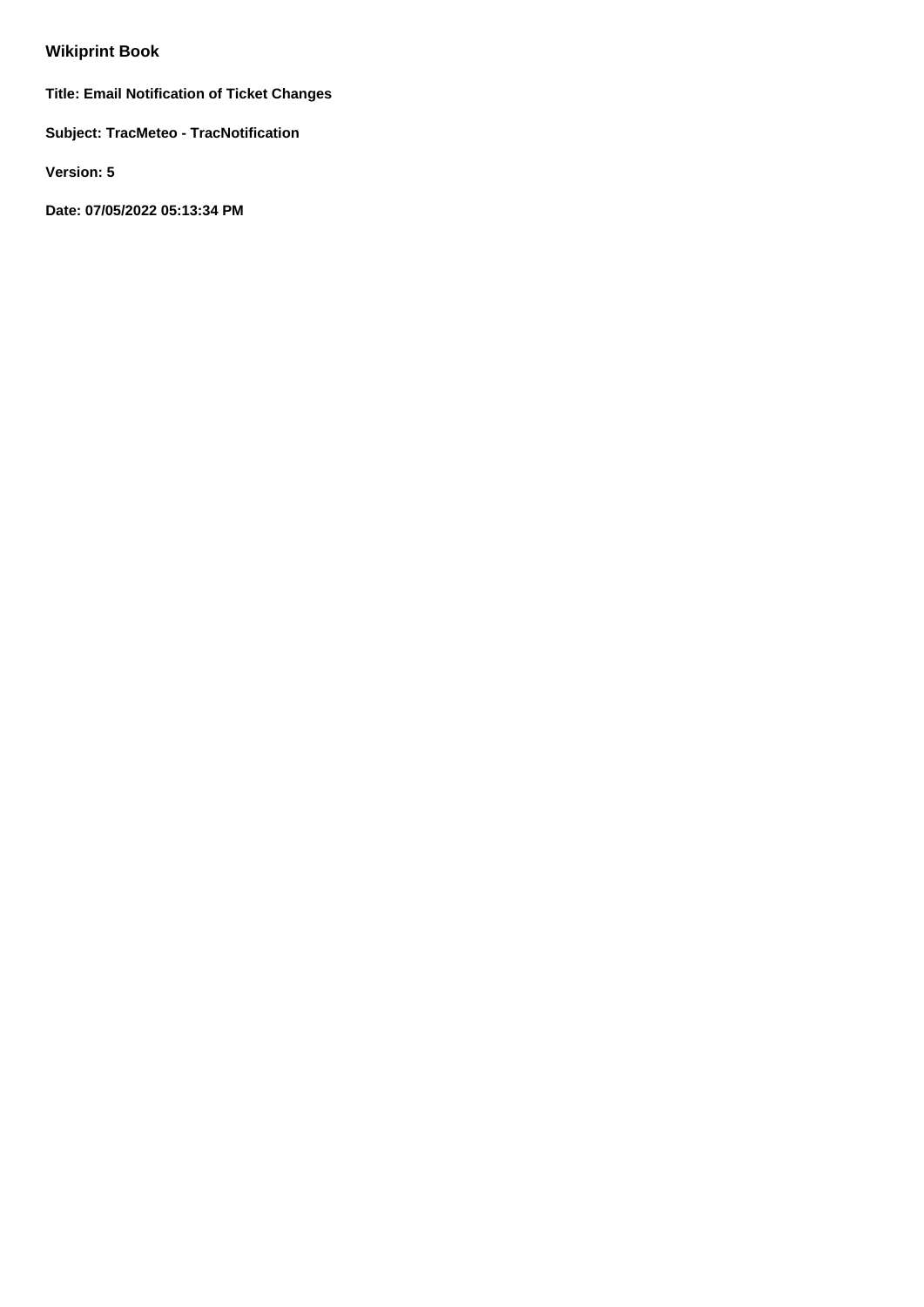## **Table of Contents**

| <b>Email Notification of Ticket Changes</b>            |   |
|--------------------------------------------------------|---|
| <b>Receiving Notification Mails</b>                    |   |
| How to use your username to receive notification mails |   |
| Configuring SMTP Notification                          |   |
| <b>Configuration Options</b>                           |   |
| Example Configuration (SMTP)                           |   |
| Example Configuration (sendmail)                       |   |
| Customizing the e-mail subject                         |   |
| Customizing the e-mail content                         |   |
| Sample Email                                           |   |
| Customizing e-mail content for MS Outlook              |   |
| Using GMail as the SMTP relay host                     |   |
| Filtering notifications for one's own changes          |   |
| Troubleshooting                                        |   |
| Permission denied error                                |   |
| Suspected spam error                                   |   |
| 501, 5.5.4 Invalid Address error                       | 8 |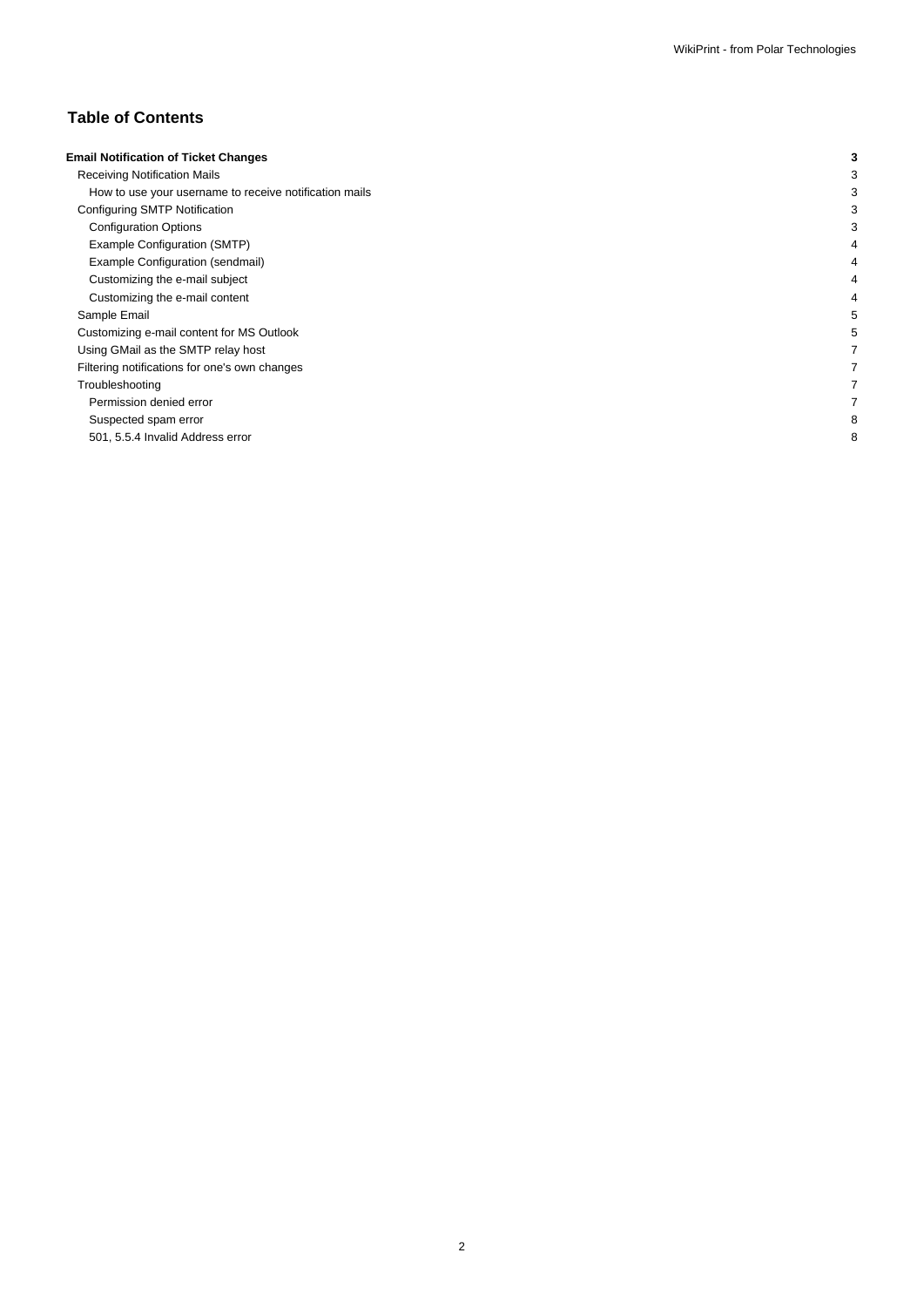## **Email Notification of Ticket Changes**

Trac supports notification of ticket changes via email.

Email notification is useful to keep users up-to-date on tickets/issues of interest, and also provides a convenient way to post all ticket changes to a dedicated mailing list. For example, this is how the [?Trac-tickets](http://lists.edgewall.com/archive/trac-tickets/) mailing list is set up.

Disabled by default, notification can be activated and configured in [trac.ini.](https://meteo.unican.es/trac/wiki/TracIni)

#### **Receiving Notification Mails**

When reporting a new ticket or adding a comment, enter a valid email address or your username in the reporter, assigned to/owner or cc field. Trac will automatically send you an email when changes are made to the ticket (depending on how notification is configured).

This is useful to keep up-to-date on an issue or enhancement request that interests you.

#### **How to use your username to receive notification mails**

To receive notification mails, you can either enter a full email address or your username. To get notified with a simple username or login, you need to specify a valid email address in the Preferences page.

Alternatively, a default domain name (**smtp\_default\_domain**) can be set in the [TracIni](https://meteo.unican.es/trac/wiki/TracIni) file (see [Configuration Options](https://meteo.unican.es/trac/wiki/TracNotification#ConfigurationOptions) below). In this case, the default domain will be appended to the username, which can be useful for an "Intranet" kind of installation.

When using apache and mod\_kerb for authentication against Kerberos / Active Directory, usernames take the form (username@EXAMPLE.LOCAL). To avoid this being interpreted as an email address, add the Kerberos domain to (**ignore\_domains**).

## **Configuring SMTP Notification**

**Important:** For [TracNotification](https://meteo.unican.es/trac/wiki/TracNotification) to work correctly, the [trac] base url option must be set in [trac.ini](https://meteo.unican.es/trac/wiki/TracIni).

#### **Configuration Options**

These are the available options for the [notification] section in trac.ini.

- smtp\_enabled: Enable email notification.
- smtp\_from: Email address to use for Sender-headers in notification emails.
- smtp from name: Sender name to use for Sender-headers in notification emails.
- **smtp\_from\_author**: (since 1.0) Use the author of a change (the reporter of a new ticket, or the author of a comment) as the From: header value in notification e-mails (default: false). If the author hasn't set an e-mail address, smtp\_from and smtp\_from\_name are used instead.
- smtp\_replyto: Email address to use for Reply-To-headers in notification emails.
- smtp\_default\_domain: (since 0.10) Append the specified domain to addresses that do not contain one. Fully qualified addresses are not modified. The default domain is appended to all username/login for which an email address cannot be found from the user settings.
- **smtp\_always\_cc**: List of email addresses to always send notifications to. Typically used to post ticket changes to a dedicated mailing list.
- **smtp\_always\_bcc**: (since 0.10) List of email addresses to always send notifications to, but keeps addresses not visible from other recipients of the notification email
- **smtp\_subject\_prefix**: (since 0.10.1) Text that is inserted before the subject of the email. Set to "\_\_default\_\_" by default.
- **always\_notify\_reporter**: Always send notifications to any address in the reporter field (default: false).
- always notify owner: (since 0.9) Always send notifications to the address in the owner field (default: false).
- **always\_notify\_updater**: (since 0.10) Always send a notification to the updater of a ticket (default: true).
- **use\_public\_cc**: (since 0.10) Addresses in To: (owner, reporter) and Cc: lists are visible by all recipients (default is Bcc: hidden copy).
- use short addr: (since 0.10) Enable delivery of notifications to addresses that do not contain a domain (i.e. do not end with  $@$ <domain.com>).This option is useful for intranets, where the SMTP server can handle local addresses and map the username/login to a local mailbox. See also smtp\_default\_domain. Do not use this option with a public SMTP server.
- ignore domains: Comma-separated list of domains that should not be considered part of email addresses (for usernames with Kerberos domains). **mime\_encoding**: (since 0.10) This option allows selecting the MIME encoding scheme. Supported values:
	- none: default value, uses 7bit encoding if the text is plain ASCII, or 8bit otherwise.
	- base64: works with any kind of content. May cause some issues with touchy anti-spam/anti-virus engines.
	- qp or quoted-printable: best for european languages (more compact than base64) if 8bit encoding cannot be used.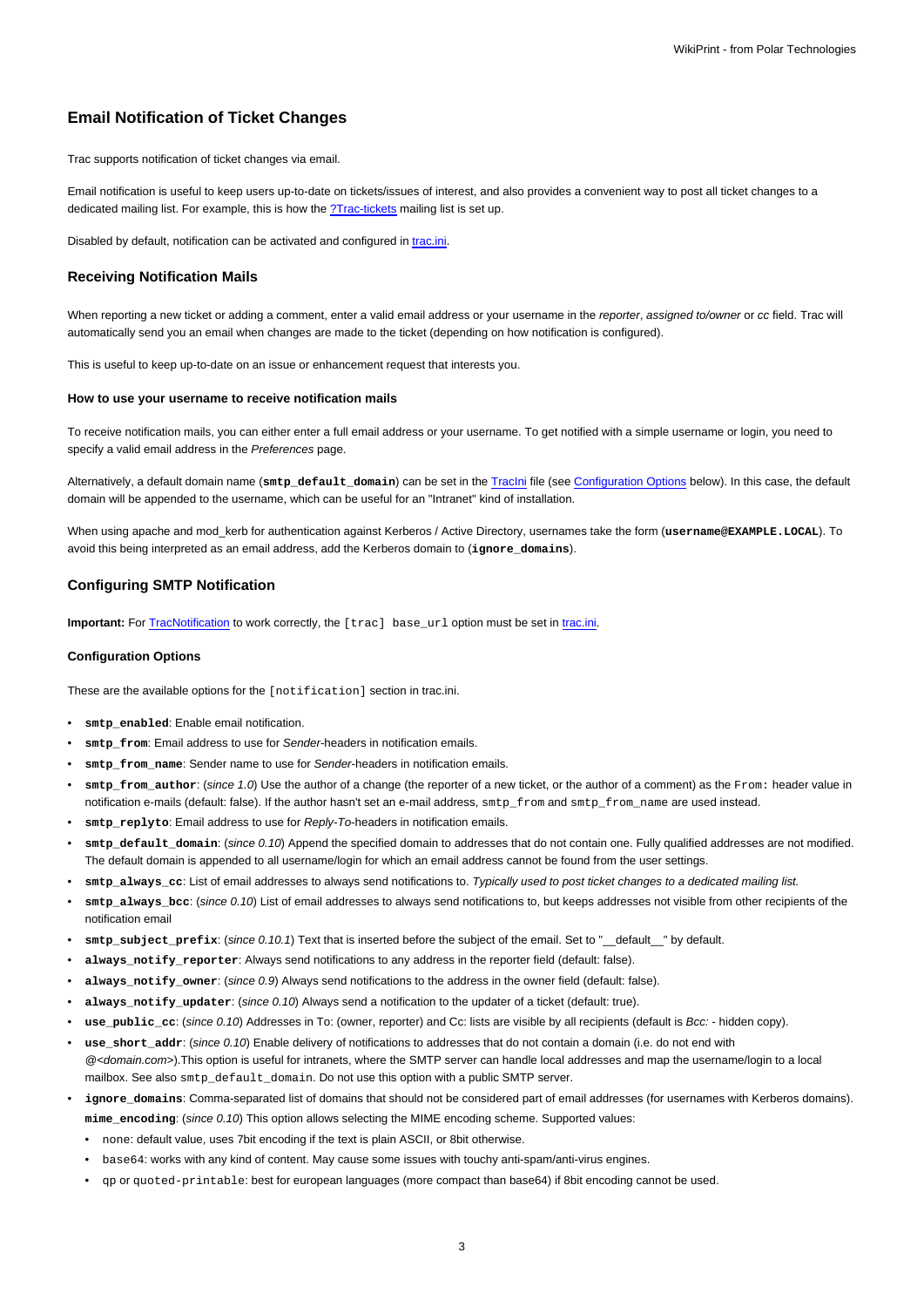- **ticket\_subject\_template**: (since 0.11) A [?Genshi text template](http://genshi.edgewall.org/wiki/Documentation/text-templates.html) snippet used to get the notification subject.
	- **email\_sender**: (since 0.12) Name of the component implementing IEmailSender. This component is used by the notification system to send emails. Trac currently provides the following components:
	- SmtpEmailSender: connects to an SMTP server (default).
	- SendmailEmailSender: runs a sendmail-compatible executable.

Either **smtp\_from** or **smtp\_replyto** (or both) must be set, otherwise Trac refuses to send notification mails.

The following options are specific to email delivery through SMTP.

- **smtp\_server**: SMTP server used for notification messages.
- smtp\_port: (since 0.9) Port used to contact the SMTP server.
- **smtp\_user**: (since 0.9) User name for authentication SMTP account.
- smtp password: (since 0.9) Password for authentication SMTP account.
- use\_tls: (since 0.10) Toggle to send notifications via a SMTP server using [?TLS,](http://en.wikipedia.org/wiki/Transport_Layer_Security) such as GMail.

The following option is specific to email delivery through a sendmail-compatible executable.

• **sendmail\_path**: (since 0.12) Path to the sendmail executable. The sendmail program must accept the -i and -f options.

## **Example Configuration (SMTP)**

[notification] smtp\_enabled = true smtp server = mail.example.com smtp\_from = notifier@example.com smtp\_replyto = myproj@projects.example.com smtp\_always\_cc = ticketmaster@example.com, theboss+myproj@example.com

#### **Example Configuration (sendmail)**

```
[notification]
smtp_enabled = true
email sender = SendmailEmailSender
sendmail_path = /usr/sbin/sendmail
smtp_from = notifier@example.com
smtp_replyto = myproj@projects.example.com
smtp_always_cc = ticketmaster@example.com, theboss+myproj@example.com
```
#### **Customizing the e-mail subject**

The e-mail subject can be customized with the ticket\_subject\_template option, which contains a [?Genshi text template](http://genshi.edgewall.org/wiki/Documentation/text-templates.html) snippet. The default value is:

\$prefix #\$ticket.id: \$summary

The following variables are available in the template:

- env: The project environment (see [?env.py](http://trac.edgewall.org/intertrac/source%3A/trunk/trac/env.py)).
- prefix: The prefix defined in smtp\_subject\_prefix.
- summary: The ticket summary, with the old value if the summary was edited.
- ticket: The ticket model object (see [?model.py](http://trac.edgewall.org/intertrac/source%3A/trunk/trac/ticket/model.py)). Individual ticket fields can be addressed by appending the field name separated by a dot, e.g. \$ticket.milestone.

#### **Customizing the e-mail content**

The notification e-mail content is generated based on ticket\_notify\_email.txt in trac/templates. You can add your own version of this template by adding a ticket\_notify\_email.txt to the templates directory of your environment. The default looks like this: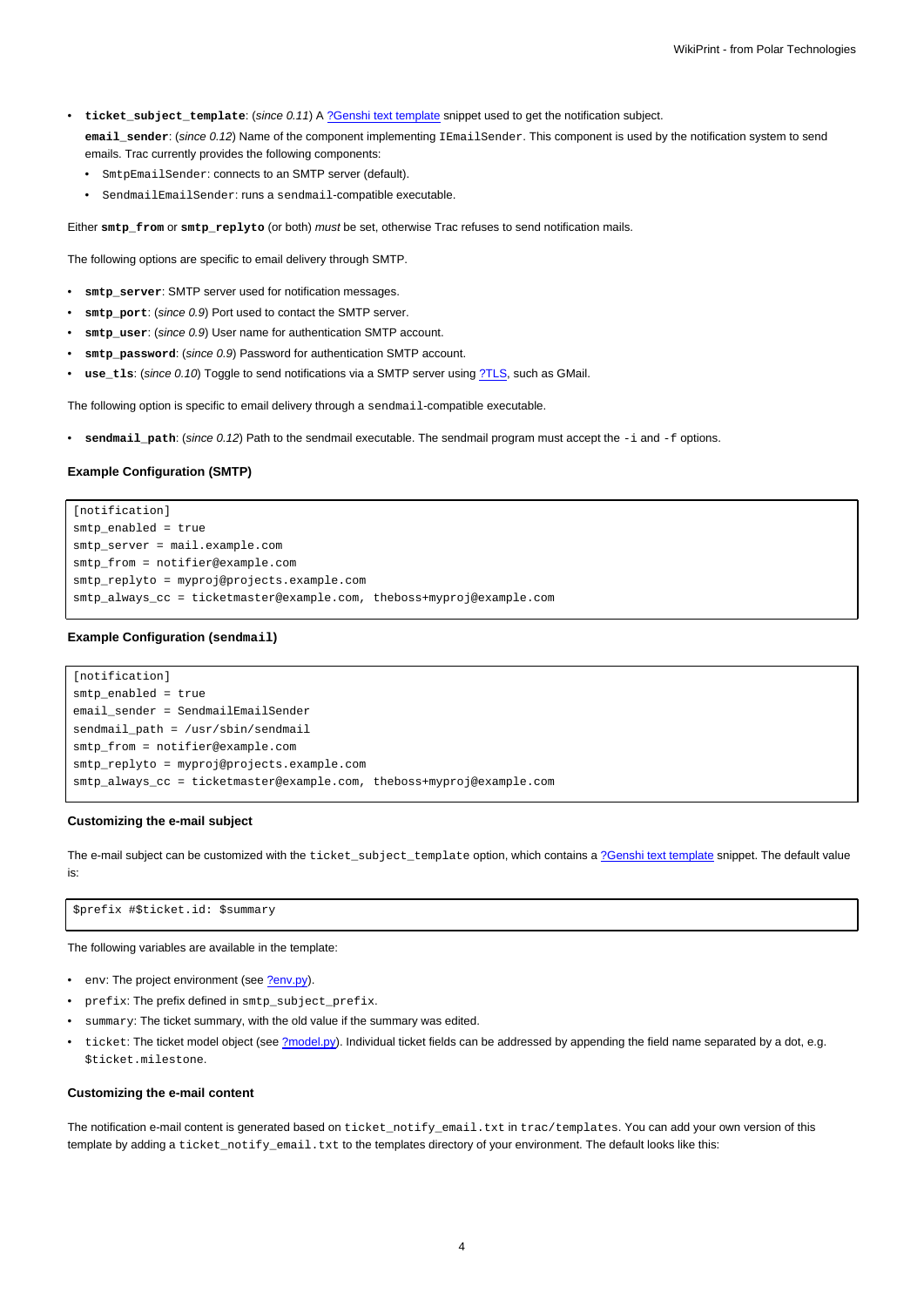```
$ticket_body_hdr
$ticket_props
{% choose ticket.new %}\
\{\text{``when True"\}\}$ticket.description
\{\% \quad \text{end } \$\setminus\\{\text{\textdegree}\} otherwise \text{\textdegree}\}\{\text{\text{*}} \quad \text{if changes\_body \text{\text{*}}}\}\${_('Changes (by %(author)s):', author=change.author)}
$changes_body
\{\ end \}\setminus\{\text{\$ if changes\_descr \$}\}\\{\ if not changes_body and not change.comment and change.author \{\ \}${_('Description changed by %(author)s:', author=change.author)}
\{\frac{1}{6} \qquad \text{end } \frac{1}{6} \}$changes_descr
--
\{\ end \{\}\\{\text{\textdegree}\} if change.comment \{\text{\textdegree}\}${changes_body and _('Comment:') or _('Comment (by %(author)s):', author=change.author)}
$change.comment
\{\ end \{\}\{% end %}\
\{\text{and } \text{}\}\setminus--
${_('Ticket URL: <%(link)s>', link=ticket.link)}
$project.name <${project.url or abs_href()}>
$project.descr
```
## **Sample Email**

```
#42: testing
---------------------------+------------------------------------------------
    Id: 42 | Status: assigned
Component: report system | Modified: Fri Apr 9 00:04:31 2004
Severity: major | Milestone: 0.9
Priority: lowest | Version: 0.6
 Owner: anonymous | Reporter: jonas@example.com
---------------------------+------------------------------------------------
Changes:
* component: changset view => search system
* priority: low => highest
* owner: jonas => anonymous
* cc: daniel@example.com =>
      daniel@example.com, jonas@example.com
* status: new => assigned
Comment:
I'm interested too!
--
Ticket URL: <http://example.com/trac/ticket/42>
My Project <http://myproj.example.com/>
```
## **Customizing e-mail content for MS Outlook**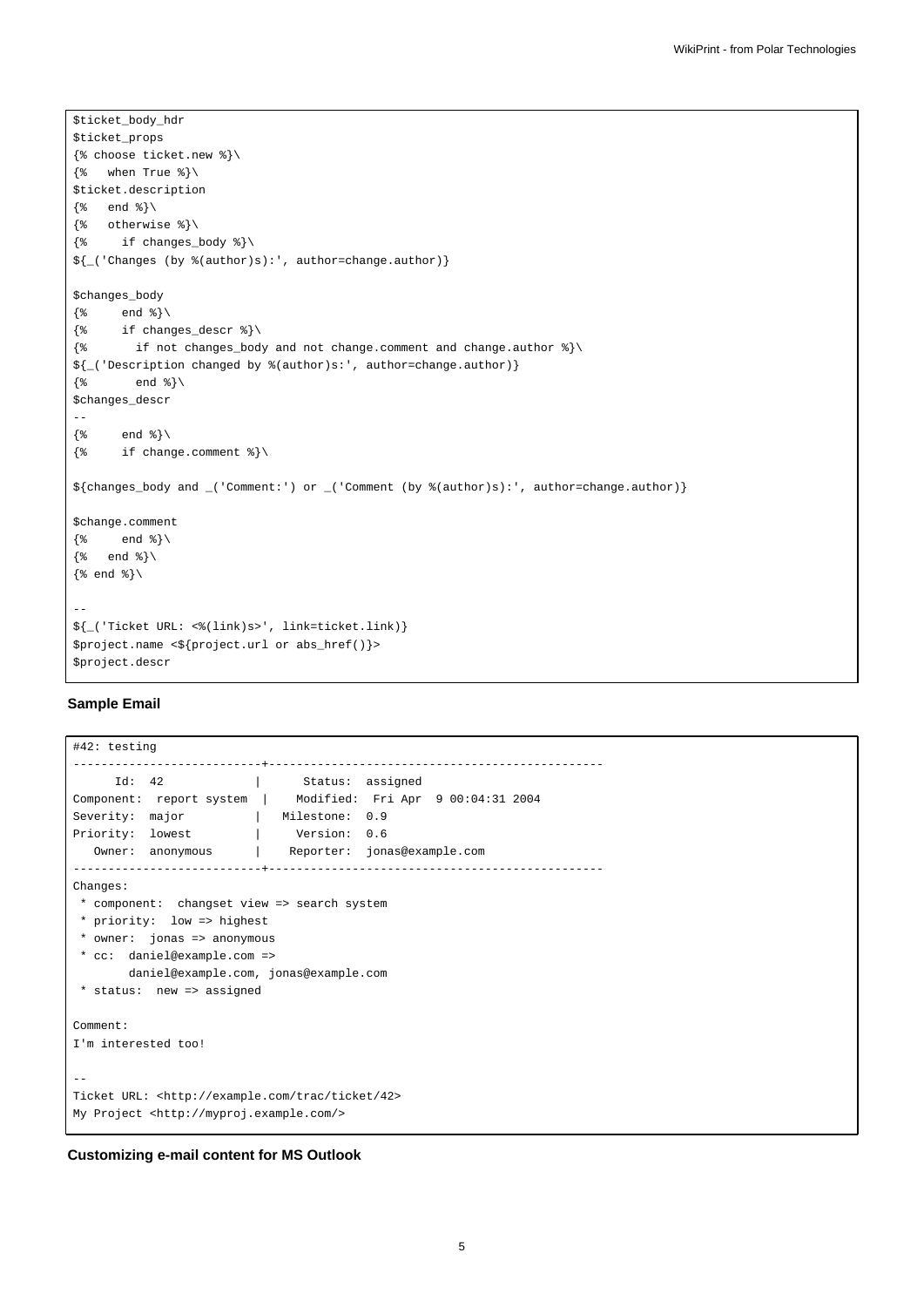Out-of-the-box, MS Outlook normally presents plain text e-mails with a variable-width font; the ticket properties table will most certainly look like a mess in MS Outlook. This can be fixed with some customization of the [e-mail template.](https://meteo.unican.es/trac/wiki/TracNotification#Customizingthee-mailcontent)

Replace the following second row in the template:

\$ticket\_props

with this instead (requires Python 2.6 or later):

```
--------------------------------------------------------------------------
{% with
 pv = [(a[0].strip(), a[1].strip()) for a in [b.split(':') for b in
        [c.strip() for c in
         ticket_props.replace('|', '\n').splitlines()[1:-1]] if ':' in b]];
 sel = ['Reporter', 'Owner', 'Type', 'Status', 'Priority', 'Milestone',
         'Component', 'Severity', 'Resolution', 'Keywords'] %}\
{\frac{\{(n^i\cdot i)(n^i\cdot j)\}}{j}} (format(p[0]+':', ' <12'), p[1]) for p in pv if p[0] in sel)}
\{\frac{1}{6} end \{\}\--------------------------------------------------------------------------
```
The table of ticket properties is replaced with a list of a selection of the properties. A tab character separates the name and value in such a way that most people should find this more pleasing than the default table, when using MS Outlook.

| $#42:$ testing                              |                   |  |  |
|---------------------------------------------|-------------------|--|--|
|                                             |                   |  |  |
| Reporter:                                   | jonas@example.com |  |  |
| Owner:                                      | anonymous         |  |  |
| Type:                                       | defect            |  |  |
| Status:                                     | assigned          |  |  |
| Priority:                                   | lowest            |  |  |
| Milestone:                                  | 0.9               |  |  |
| Component:                                  | report system     |  |  |
| Severity:                                   | major             |  |  |
| Resolution:                                 |                   |  |  |
| Keywords:                                   |                   |  |  |
|                                             |                   |  |  |
| Changes:                                    |                   |  |  |
| * component: changset view => search system |                   |  |  |
| * priority: low => highest                  |                   |  |  |
| * owner: jonas => anonymous                 |                   |  |  |
| * cc: daniel@example.com =>                 |                   |  |  |
| daniel@example.com, jonas@example.com       |                   |  |  |
| * status: new => assigned                   |                   |  |  |

Comment:

I'm interested too!

-- Ticket URL: <http://example.com/trac/ticket/42> My Project <http://myproj.example.com/>

they have to be added to sel, example:

**Important**: Only those ticket fields that are listed in sel are part of the HTML mail. If you have defined custom ticket fields which shall be part of the mail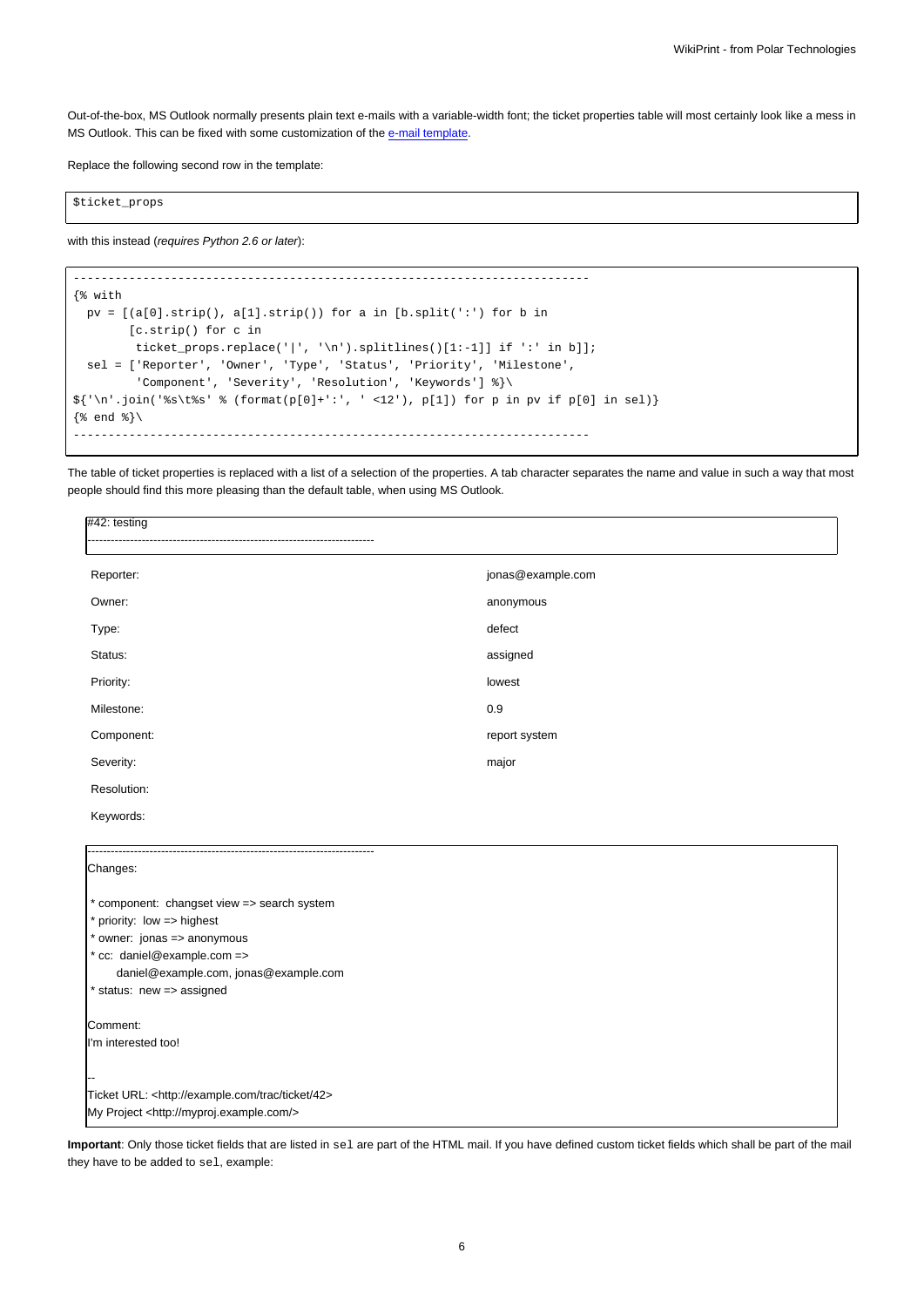```
sel = ['Reporter', ..., 'Keywords', 'Custom1', 'Custom2']
```
However, it's not as perfect as an automatically HTML-formatted e-mail would be, but presented ticket properties are at least readable by default in MS Outlook...

#### **Using GMail as the SMTP relay host**

Use the following configuration snippet

```
[notification]
smtp_enabled = true
use_tls = true
mime_encoding = base64
smtp_server = smtp.gmail.com
smtp_port = 587
smtp_user = user
smtp_password = password
```
where user and password match an existing GMail account, i.e. the ones you use to log in on [?http://gmail.com](http://gmail.com)

Alternatively, you can use smtp\_port = 25. You should not use  $\text{sntp\_port} = 465$ . It will not work and your ticket submission may deadlock. Port 465 is reserved for the SMTPS protocol, which is not supported by Trac. See #7107 for details.

## **Filtering notifications for one's own changes**

In Gmail, use the filter:

```
from:(<smtp_from>) (("Reporter: <username>" -Changes) OR "Changes (by <username>)")
```
For Trac .10, use the filter:

```
from:(<smtp_from>) (("Reporter: <username>" -Changes -Comment) OR "Changes (by <username>)" OR "Comment (by <username>)")
```
to delete these notifications.

In Thunderbird, there is no such solution if you use IMAP (see [?http://kb.mozillazine.org/Filters\\_\(Thunderbird\)#Filtering\\_the\\_message\\_body](http://kb.mozillazine.org/Filters_(Thunderbird)#Filtering_the_message_body)).

The best you can do is to set "always\_notify\_updater" in conf/trac.ini to false. You will however still get an email if you comment a ticket that you own or have reported.

You can also add this plugin: [?http://trac-hacks.org/wiki/NeverNotifyUpdaterPlugin](http://trac-hacks.org/wiki/NeverNotifyUpdaterPlugin)

#### **Troubleshooting**

If you cannot get the notification working, first make sure the log is activated and have a look at the log to find if an error message has been logged. See [TracLogging](https://meteo.unican.es/trac/wiki/TracLogging) for help about the log feature.

Notification errors are not reported through the web interface, so the user who submit a change or a new ticket never gets notified about a notification failure. The Trac administrator needs to look at the log to find the error trace.

#### **Permission denied error**

Typical error message:

```
...
File ".../smtplib.py", line 303, in connect
  raise socket.error, msg
error: (13, 'Permission denied')
```